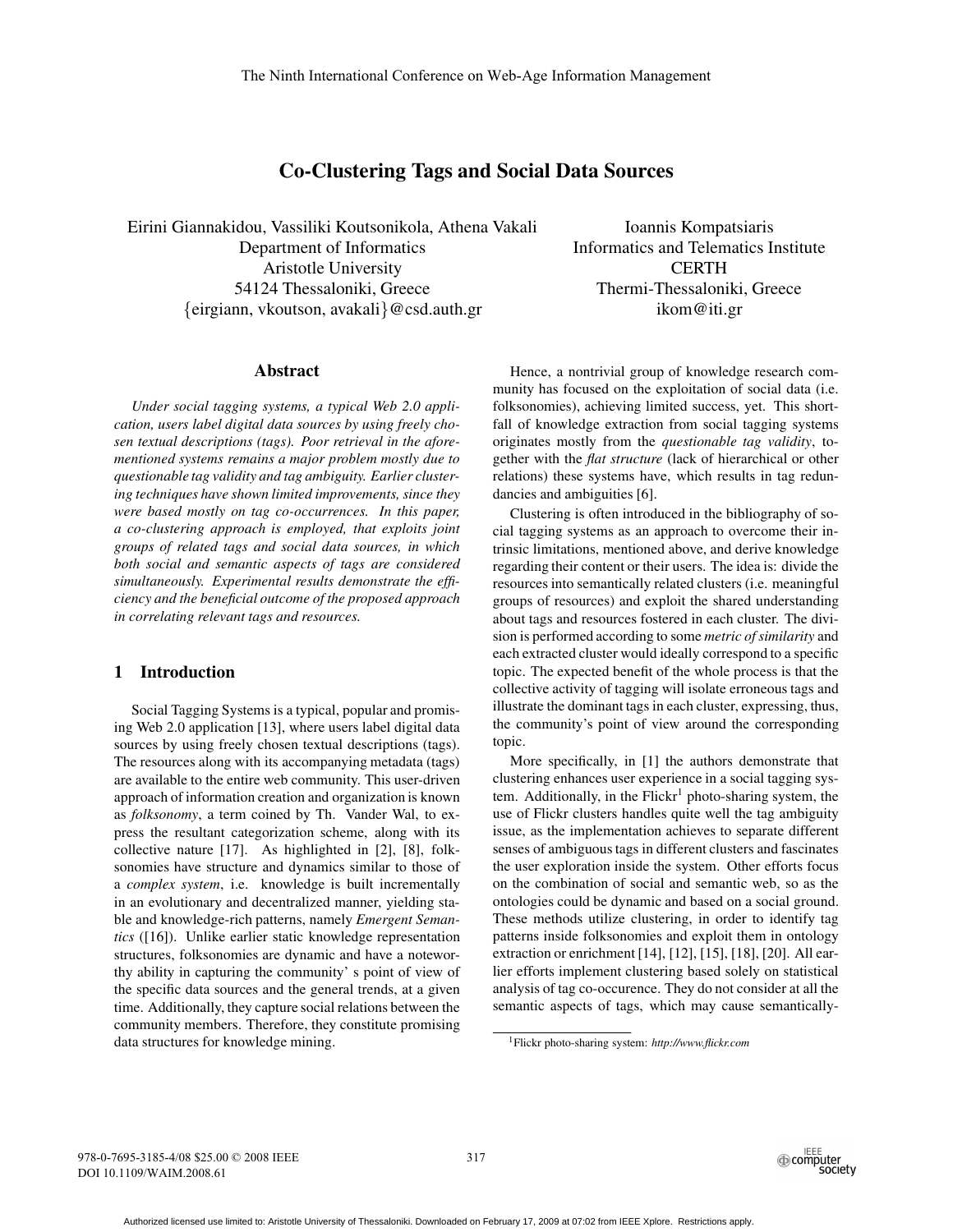related (e.g. synonyms) tags to be separated in different clusters, because people have not used them together in their annotations. This limitation may lead to the decomposition of a meaningful group into many smaller ones and, thus, the loss of the real relations between tags.

In order for the clustering to be effective and yield pure clusters, an appropriate metric of similarity between the resources needs to be employed. Here, we apply a metric that defines resources' similarity in proportion with their corresponding tags' similarity combining jointly social and semantic aspects of resources accompanying tags, so as to calculate their distance. Tag co-occurrence (i.e. social aspects of tags) is commonly employed as a similarity metric between social data, as described above. Indeed, the fact that a lot of people tend to use some tags together indicates that there is a relation between them. However, applying solely this metric often yields meaningless clusters, which cannot be interpreted and mapped to a particular topic. To this end, semantic knowledge about the tags is also taken into account in their distance estimation.

In this paper, a co-clustering method is utilized that employs the above similarity metric and yields a series of clusters, each of which contains a set of resources together with a set of tags. Co-clustering is proposed as a more suitable approach, which has been used in grouping together elements from different datasets [4], [3]. In our case, coclustering will be used to relate tags and social data sources.

The proposed method has a number of potential applications. Two are quoted indicatively:

- Ontology enrichment using extracted concepts or relations out of folksonomies. The emergent ontologies will encompass the users' point of view under a certain domain, be open to new trends and embed complex system characteristics
- Training of multimedia processing algorithms (in case of multimedia social data). This process requires extended effort on manually annotating multimedia resources, which can be avoided by exploiting the annotations performed in each folksonomy cluster.

The remainder of the paper is structured as follows. Section 2 describes the basic notation used and defines our problem formulation, while Section 3 analyzes the employed similarity measures and the proposed co-clustering approach. Section 4 provides our experimentation. The conclusions are presented in Section 5.

### **2 Problem Formulation**

A Social Tagging System, STS, is a web-based application, where users assign tags (i.e. arbitrary textual descriptions) to digital resources. The digital resources are either uploaded by users or, are, already, available in the web. The users are either "isolated" or, more commonly, members of web communities (i.e. social networks) and their main motivation (for tagging) is information organization and sharing. The tagging activity inside an STS shows the way users categorize resources and it is known as its folksonomy [17]. Figure 1 depicts the basic structure of a web-based social tagging system.



**Figure 1. A web-based social tagging system.**

We consider an STS and the finite sets  $U, R, T, A$  which describe the set of users, resources, tags and user annotations (i.e. tag assignments), respectively. Table 1 summarizes the basic symbols' notation used in this paper.

**Table 1. Basic Symbols Notation.**

| Symbol           | Definition                                         |
|------------------|----------------------------------------------------|
| m, n, l, p, d    | Number of users, resources, tags, user's anno-     |
|                  | tations and attributes (respectively)              |
|                  | Users' set $\{u_1, \ldots, u_m\}$                  |
| $\boldsymbol{R}$ | Resources' set $\{r_1, \ldots, r_n\}$              |
| T                | Tags' set $\{t_1, \ldots, t_l\}$                   |
|                  | User's annotation set $\{a_1, \ldots, a_p\}$       |
| AS               | Attributes set $\{at_1, \ldots, at_d\}$            |
| $f(r_i,t_i)$     | Annotation function of tag $t_i$ to resource $r_i$ |

**Definition 1 (**FOLKSONOMY OF AN STS) *Given a Social Tagging System (STS), its derived folksonomy F is defined as the tuple*  $\mathbf{F} = (U, R, T, A)$ *, where*  $A \subseteq U \times R \times T$ *, i.e. the users' annotation set* A *is modeled as a triadic relation between the other sets.*

The above definition was initially introduced in [9] and is also adopted in our approach.

Each STS handles a particular type of resources. For instance, Flickr handles photos, while del.icio.us  $2$  handles urls, YouTube <sup>3</sup> handles videos, etc. Nevertheless, resource

<sup>2</sup>del.icio.us social bookmarking system: *http://del.icio.us* 3YouTube video broadcast: *http://www.youtube.com*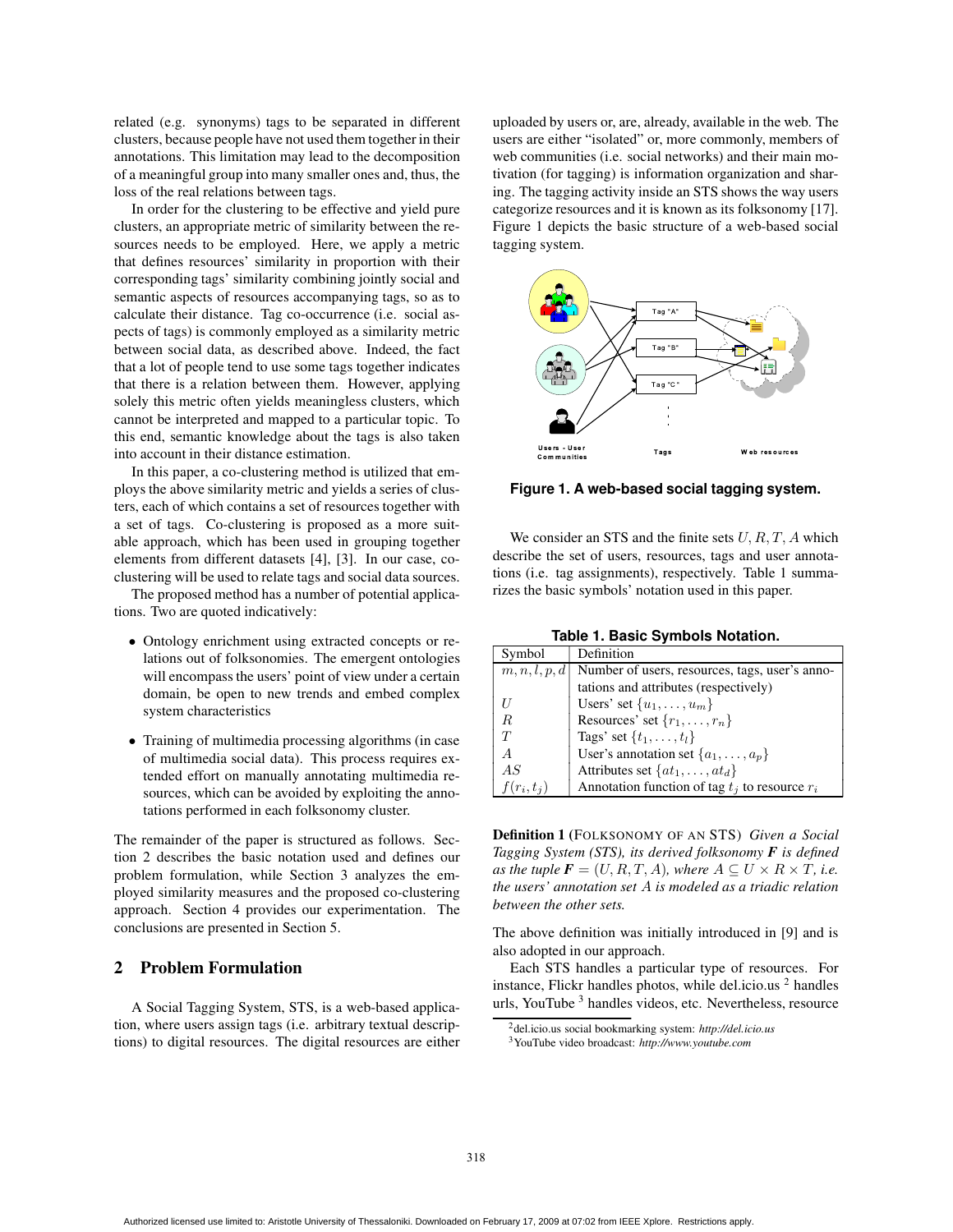management by an STS is a transparent process, which does not rely on the varying nature of digital resources, but involves only their user-generated metadata (produced through the tagging activity). In this paper we consider that the context of each resource is captured by the annotations (i.e. group of tags) it has received. Therefore, we define an annotation function  $f$  to determine whether a tag  $t_i$ ,  $j = 1...l$ , has been used for the annotation of resource  $r_i$ ,  $i = 1 \dots n$ , as follows:

$$
f(r_i, t_j) = \begin{cases} 1 & if t_j \text{ is an annotation tag for } r_i \\ 0 & otherwise \end{cases}
$$

We can now characterize and define resources considering their corresponding tags.

**Definition 2 (**RESOURCE'S REPRESENTATION) *Each resource*  $r_i \in R$ *, where*  $i = 1 \ldots n$ *, is represented by aggregating the tags assigned to it by all users and it is identified by:*

$$
r_i = \{\cup t_x\}, \forall t_x \in T : f(r_i, t_x) = 1
$$

In practice, the number of tags used to represent a specific resource may grow in large scale and thus we need to employ a selection process of the most distinguishing tags which will form the resources' attribute set  $AS$ . In our approach we use the  $d$  most frequent tags to form the  $AS$  set, which will guide our clustering process.

**Definition 3 (THE ATTRIBUTE SET)** *Given the* T  $\{t_1,\ldots,t_l\}$  *set of tags, we define the attribute set*  $AS =$  ${a_1, \ldots, a_t}$ : AS  $\subseteq T$  *and AS contains the d most frequent tags*  $t_x \in T$ *.* 

Each attribute  $at_y \in AS$  is related with a different degree to the various  $r_i$ ,  $1 \leq i \leq n$ , resources while two different resources may be indirectly related, if they present strong relation with the same set of attributes. The relation between two resources is based on both social and semantic aspects of their involving tags.

Our purpose is to create groups of related resources and attributes and, thus, we need to provide solution to the following RESOURCES-ATTRIBUTES CO-CLUSTERING problem.

**Problem 1 (**RESOURCES-ATTRIBUTES CO-CLUSTERING) *Given a set* R *of* n *resources, a set* AS *of* d *attributes, an integer* k *and a* Similarity *function, find a set* C *of* k *subsets of both resources and attributes,*  $C = \{C_1, \ldots, C_k\}$  *such that*  $\sum_{x=1}^{k} \sum_{r_i, at_j \in C_x} Similarity(r_i, at_j), i = 1, ..., n$ and  $\overline{j} = 1, \ldots, d$ , is maximized . $\blacksquare$ 

The *Similarity* function must be defined in a way to sufficiently capture the association between each resource and each attribute by jointly considering the social and semantic aspects of the involved tags and attributes.

#### **3 Clustering STS Resources and Attributes**

#### **3.1 Capturing similarities**

As already discussed in Section 2, each resource is represented by the set of tags that have been used for its annotation (Definition 2). Thus, finding the relation between a resource and an attribute indicates capturing the similarity between the resources' tags and the attribute. Existing approaches are based solely on the tagging co-occurrence information which is captured by the so-called *Social Similarity*. We define the *Social Similarity* between two tags  $t_x$ and  $t_y$ , where  $1 \le x, y \le l$  as follows:

$$
SoS(t_x, t_y) = \frac{\sum_{i=1}^{n} r_i : (u_w, r_i, t_x) \in A \text{ and } (u_z, r_i, t_y) \in A}{\max(\sum_{i=1}^{n} r_i : (u_w, r_i, t_x) \in A, \sum_{i=1}^{n} r_i : (u_z, r_i, t_y) \in A)}
$$
(1)

where  $u_w, u_j \in U, r_i \in R$ .

However, considering the semantic aspect of tags, as well, is expected to be beneficial for the clustering process in an STS, since it can contribute to eliminating the tag synonymy issue. For the estimation of the *Semantic Similarity* between two tags, we need to use external resources (i.e. web ontologies, thesauri, etc) and a mapping technique between tags and the resource's concepts. In our work, we adopted the approach described in [19], due to its straightforward application to our data, according to which the semantic distance between two concepts is proportional to the path distance between them. For example, let  $t_x$  and  $t_y$  be two tags for which we want to find the semantic similarity and  $\overrightarrow{t_x}$ ,  $\overrightarrow{t_y}$  be their corresponding mapping concepts via an ontology. Then, their *Semantic Similarity* SeS is calculated as:

$$
SeS(t_x, t_y) = \frac{2 \times depth(LCS)}{[depth(\overrightarrow{t_x}) + depth(\overrightarrow{t_y})]} \tag{2}
$$

where  $depth(\overrightarrow{t_x})$  is the maximum path length from the root to  $\overrightarrow{t_x}$  and *LCS* is the least common subsumer of  $\overrightarrow{t_x}$  and  $\overrightarrow{t_y}$ .

The total similarity between two tags will be estimated by considering both their social and semantic similarity (Equations 1, 2). In order to examine the impact that each kind of information has on the clustering process, we combine them in the form of a weighted sum. Specifically, a factor w is employed to define the effect each track has on the estimation of their joint similarity. Thus, we define the *Similarity Score SS* between two tags  $t_x$  and  $t_y$  in terms of both their social (Equation 1) and semantic (Equation 2) similarity as:

$$
SS(t_x, t_y) = w * SoS(t_x, t_y) + (1 - w) * SeS(t_x, t_y)
$$
 (3)

where  $w \in [0, 1]$ . To this context, when  $w = 1$  we consider solely the *Social Similaty SoS*, while when  $w = 0$ , only the *Semantic Similarity SeS* is considered. For any other value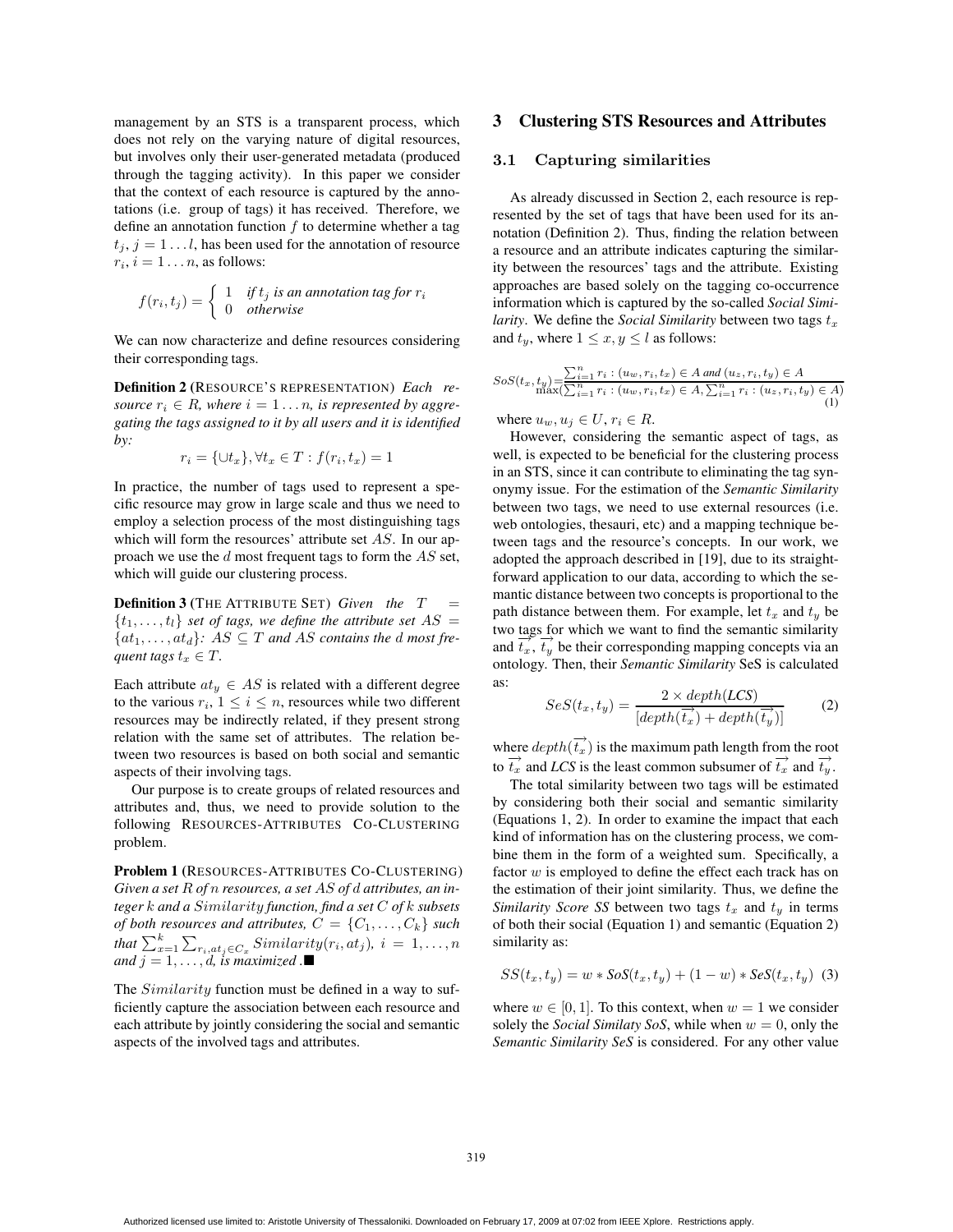of w both similarities contribute to the *Similarity Score SS* of two tags.

Given the *Similarity Score* (Equation 3) between two tags, we proceed to the definition of the *Similarity* function between a resource  $r_i$ , which is represented as a set of tags assigned by users to the resource (Section 2), and an attribute  $at_i$ . The *Similarity* function is the maximum Similarity Score between every tag assigned to the resource  $r_i$ and the attribute  $at_i$ . Thus:

$$
Similarity(r_i, at_j) = max_{x=1...|r_i|} \{ SS(t_x, at_j) \} \quad (4)
$$

where  $r_i \in R$ ,  $t_x \in r_i$ ,  $at_j \in AS$ .

The values of Similarity function between each of the  $n$ resources and d attributes are then used to form the  $n \times d$ table RA as follows:

$$
RA(i, j) = Similarity(r_i, at_j)
$$
\n<sup>(5)</sup>

where  $i = 1, \ldots, n$  and  $j = 1, \ldots, d$ .

# **3.2 Dataset Representation**

Applying a typical clustering algorithm to *RA* table (Equation 5) would yield clusters with elements from only one dataset. Since our problem deals with the simultaneous clustering of both resources and attributes, we need to use a data structure that will efficiently represent the two datasets elements along with their relations and at the same time it will enable the co-clustering process. A graph is such a convenient structure, since it can represent the relations between the resources and attributes and has already been used in co-clustering approaches [4]. In our case we consider a bipartite graph with its vertices indicating the resources and attributes and its edges representing the calculated relations using the Similarity function (Equation 4). Let us consider the bipartite graph  $G =$ 



**Figure 2. Data representation.**

 $(R, AS; E)$  presented in Figure 2 where  $R = \{r_1, r_2, r_3\}$ the set of resources,  $AS = \{at_1, at_2, at_3, at_4\}$  the set of attributes and  $E = \{ \{r_i, at_j\} : r_i \in R, at_j \in AS \}$ the set of edges connecting resources and attributes. Each of the edges expresses the relation between the connected



**Figure 3. Cut of the Bipartite Graph.**

resource  $r_i$  and attribute  $at_j$  and its weight is equal to  $Similarity(r_i, at_j)$ . According to our problem definition we aim to create k subsets  $C_1, C_2, \ldots, C_k$  of elements containing both resources and tags and resulting in the maximization of  $\sum_{x=1}^{k} \sum_{r_i, at_j \in C_x} Similarity(r_i, at_j), i =$  $1, \ldots, n$  and  $j = 1, \ldots, d$ . In case of the bipartite graph of Figure 2, its 2-partitioning depicted in Figure 3 would result in the maximization of the sum of similarities between the elements belonging to the same cluster, while the sum of similarities between the elements of different clusters would be minimized. In other words, we are looking for a k-partitioning of the graph, such that

$$
\sum_{r_i \in C_x} \sum_{at_j \in C_y} Similarity(r_i, at_j), \tag{6}
$$

where  $x, y = 1...k$  and  $x \neq y$ , is minimized.

The last quantity corresponds to the *cut* of the graph  $G$  and thus our Problem 1 is transformed into a graph  $k$ partitioning.

#### **3.3 The Co-Clustering Algorithm**

Using a graph to represent our datasets' elements and their relations motivated us to follow the principles of spectral graph theory, which have been successfully applied in graph partitioning problems [7], [11]. Spectral graph clustering algorithms rely on the eigenstructure of a similarity matrix to partition points into disjoint clusters, with points in the same cluster having high similarity and points in different clusters having low similarity. More specifically, an eigenvector decomposition is performed on the similarity matrix and then, traditional clustering techniques, such as K-means, may be a applied to the subspace defined by the eigenvectors.

The similarity matrix which describes our weighted graph G is the *RA* table (Equation 5). As it has been proven in  $[4]$  the k left and right singular vectors of the normalized table *NRA* =  $D_r^{-1/2}$ *RA* $D_{at}^{-1/2}$  provide a real approximation to the discrete graph k-partitioning problem. The  $D<sub>r</sub>$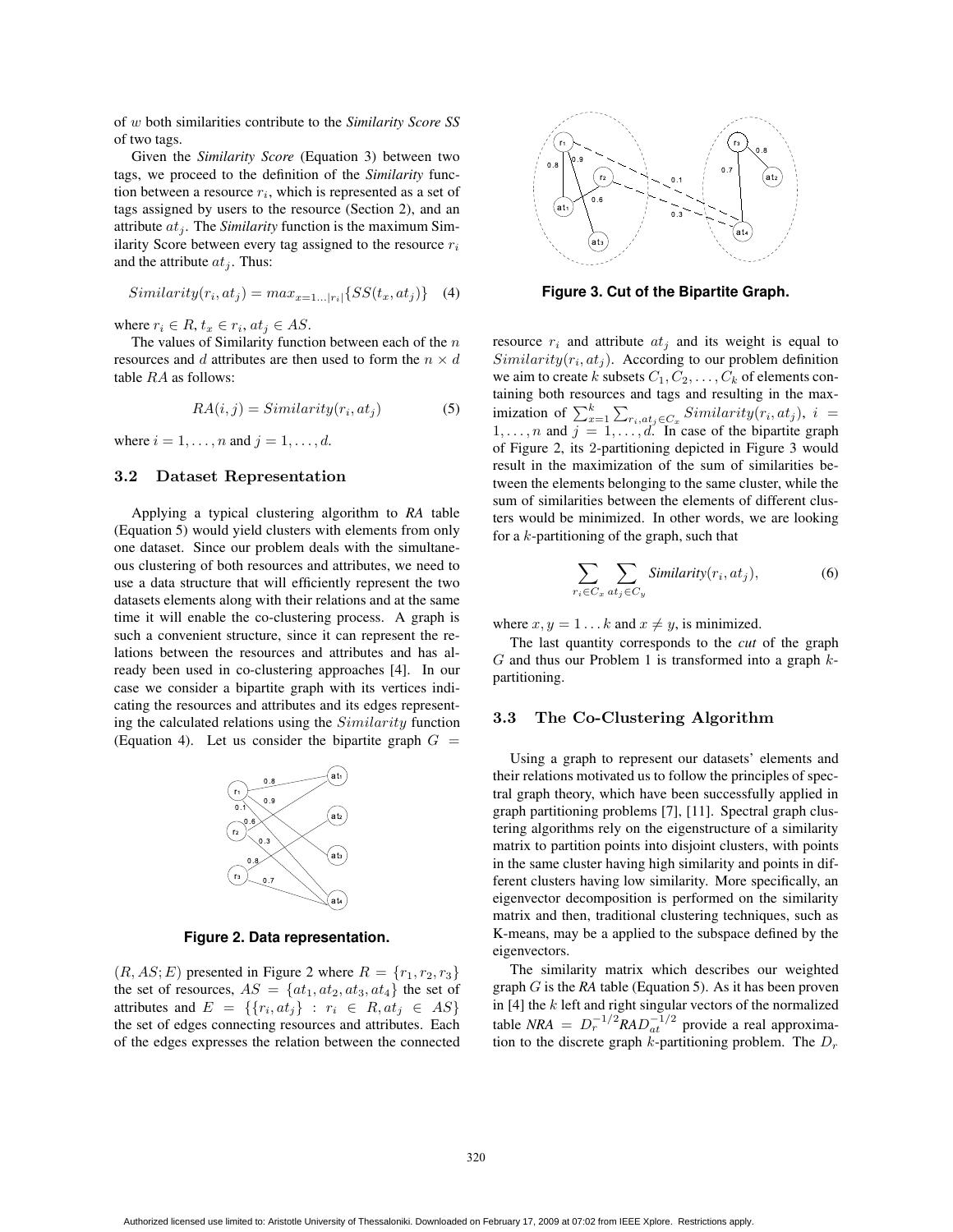and  $D_{at}$  are the diagonal degree tables of resources and attributes, respectively, and they are defined as follows:

$$
D_r(i, i) = \sum_{j=1}^d RA(r_i, at_j), i = 1, ..., n
$$
  

$$
D_{at}(j, j) = \sum_{i=1}^n RA(r_i, at_j), j = 1, ..., d
$$

Let  $L_r$  denote the n x k table of the left singular vectors and Rat the d x k table of the right singular vectors of *NRA* table. In order to perform a simultaneous clustering of  $r_i$ ,  $i = 1, \ldots, n$ , and  $at_j$ ,  $j = 1, \ldots, d$ , elements, we create the  $(n + d)$  x k two dimensional table *SV* defined as:

$$
SV = \left[ \begin{array}{c} D_r^{-1/2} L_r \\ D_{at}^{-1/2} R_{at} \end{array} \right]
$$

Running a typical clustering algorithm on SV will result in k clusters containing elements from both resources and attributes sets. In the first step of the CO-CLUSTERING

**Algorithm 1** The CO-CLUSTERING algorithm.

**Input:** The set  $R$  of  $n$  resources, the set  $T$  of  $l$  tags and two integers k and w where  $w \in [0..1]$ 

- **Output:** A set  $C = \{C_1, \ldots, C_k\}$  of k subsets consisting of elements from both  $R$  and  $T$ , such that the sum of inter-clusters similarities defined by (6) is minimized.
- 1: */\*Preprocessing\*/*
- 2:  $T^* = Preprocess(T)$
- 3:  $AS = ExtractAttributes(T^*)$
- 4: */\*capturing similarities\*/*
- 5:  $SoS = Calculate SocialSimilarity(R, AS)$
- 6:  $SeS = Calculate SemanticSimilarity(R, AS)$
- 7:  $SS = w * SoS + (1 w) * SeS$
- 8:  $RA = Similarity(SS)$
- 9: */\*Co-clustering process\*/*
- 10:  $(D_r, D_{at}) = ComputeDegreeTables(RA)$
- 11:  $NRA = D_r^{-1/2} RAD_{at}^{-1/2}$
- 12:  $(L_r, R_{at}) = SVD(NRA)$
- 13:  $SV = CreateIntegratedTable(D_r, D_{at}, L_r, R_{at})$
- 14:  $C = k means(SV, k)$

algorithm, a data preprocessing (line 2) takes place where a filtering of the tags is applied in order to result in more meaningful, for the clustering process, tags. More specifically, the preprocessing involves two steps. In the first one, a spelling normalization occurs, so that different written forms of the same tag are mapped to the same normalized tag (e.g. Sea, sea). Then, the infrequent tags which lack a proper meaning and cannot be mapped to any real concepts are filtered out as noise. Indeed, since both the semantic and social knowledge regarding these tags are negligible, they can be left out of the clustering process, with no considerable lack of information. The preprocessing step results in the  $T^*$  set of attributes where  $T^* \subseteq T$ . Given the  $T^*$  set, the algorithm computes and extracts the  $d$  most frequent tags in order to form the attributes set *AS* (line 3), as described in Section 2. Then, the social (Equation 1) and semantic (Equation 2) similarities between tags are calculated (lines 5 and 6) and are used to find tag similarity scores *SS* (Equation 3) (line 7). The factor w weights the significance of the social and semantic similarities. The similarities between resources and attributes are estimated by the Similarity function (Equation 4) and are stored in the two dimensional  $n \times d$  table RA (line 8). Once the RA is created, we proceed to the co-clustering step. We calculate the degree tables  $D_r$  and  $D_{at}$  (line 10) and then we form the *NRA* table (line 11) on which we apply a singular value decomposition to obtain the  $k$  left and right singular vectors which are organized in tables  $L_r$  and  $D_{at}$  (line 12), respectively.  $D_r$ ,  $D_{at}$ ,  $L_r$  and  $R_{at}$  are integrated in the *SV* table (line 13) on which we run k-means clustering algorithm. The algorithm finalizes with the  $k$  obtained clusters which contain both resources and attributes (line 14).

#### **4 Experimentation**

To carry out the experimentation phase and the evaluation of the proposed clustering approach, a dataset from Flickr was crawled using wget $4$  utility and Flickr API facilities. It consists of 3000 images depicting cityscape, seaside, mountain, roadside, landscape, sport-side and locations (about 500 images from each domain). As a source of semantic information for tag concepts, we employ the lexicon WordNet [5], which stores english words organized in hierarchies, depending on their cognitive meaning. After the preprocessing phase, the attribute set AS was extracted. In the experimentation that follows, we restricted the size of  $AS$  to  $d = 30$  tags, in order to facilitate the graphical demonstration.

#### **4.1 Attribute Assignment Interpretation**

In this first section of our experimentation, the cluster assignment of attributes is examined. Specifically, we study the impact of the weight factor  $w$  on the clustering results. It is reminded that w defines the affect of *Social* and *Semantic Similarity* on the extracted clusters. We consider the following three cases:  $i)w = 0.2$ , in which *Social Similarity* (i.e. tag-co-occurence) is favored, ii)  $w = 0.5$ , in which both kinds of similarity are equally taken into account, and, iii) w = 0.8, in which the *Semantic Similarity* (i.e. actual meaning of tags) is given advantage. In order to proceed to a "conceptual" analysis of the clustering results, we per-

<sup>4</sup>wget: *http://www.gnu.org/software/wget*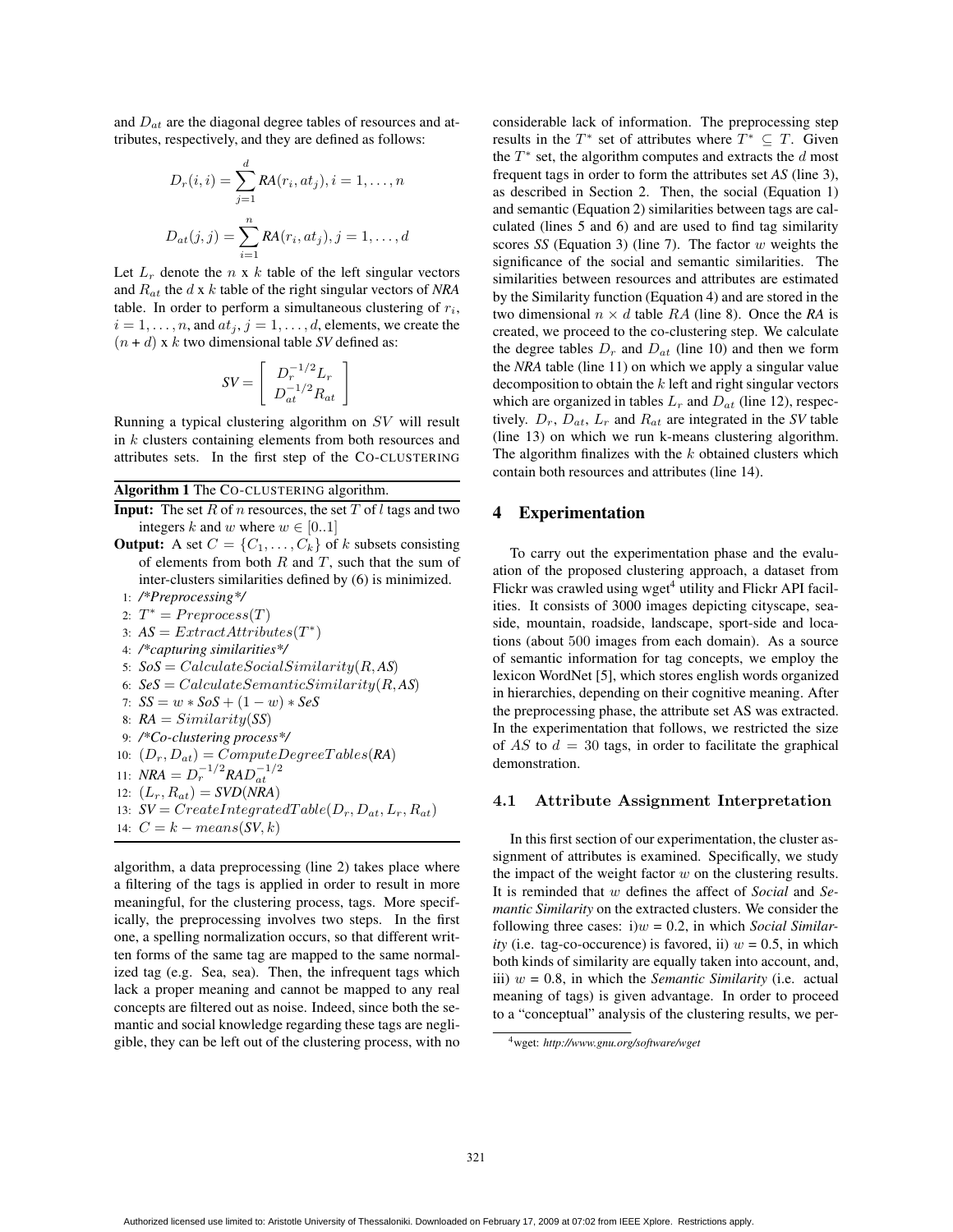

**Figure 4. Attributes distribution to**  $k = 8$  **clusters.** 

formed a correspondence analysis, which allows the visualization of the extracted associations between attributes and their final assignment in the obtained clusters. Figure 4 depicts the results of the correspondence analysis, in each of the aforementioned three cases of  $w$ , using number of clusters  $k = 8$  (attributes having the same color belong to the same cluster). As depicted in the aforementioned figure, the CO-CLUSTERING algorithm manages to identify groups of attributes that appear to be near in terms of their similarity. For example, in all three subfigures *tennis* belongs to the same cluster with *wimbledon* as well as *forest* is grouped with *tree*, while *church* is grouped with *architecture*, independently of the  $w$  value. However, changing the value of  $\bar{w}$  results in clusters of different membership, since  $w$  may favor *Social* or *Semantic* similarity between attributes.

In case of  $w = 0.2$ , where more weight is given to the *Social Similarity*, we can derive that the attributes assigned by the algorithm in the same cluster are attributes that co-occur in the users' annotations (Figure 4(a)). For example the attributes *forest*, *nature*, *green*, *tree* belong to the same cluster, because these tags are often used together for describing images related to sceneries of nature. The same holds for the cluster where *street*, *building*, *church*, *architecture* are assigned, since they constitute tags that occur frequently in the description of images referring to city places. It is worth noticing that the attributes *rock* and *rocks* are assigned to different clusters (*rock* is grouped with *drums*, while *rocks* is grouped with *stone*), which indicates that in most annotations the tag *rock* is used in terms of the well-known type of music rather than in the sense of stone. In general, tag cooccurence has proven to be more advantageous in the case of ambiguous tags (homonyms), since it is the context of such a tag (i.e. its co-occuring tags) that will help to disambiguate its meaning. However, lacking semantic information, the algorithm splits meaningful clusters into subclusters (i.e. *sea*, *beach*, *sand* are assigned in one cluster, while

*seaside* is assigned to another).

When w = 0.5, both *Social* and *Semantic* similarities are equally considered and now the algorithm is more possible to group attributes that semantically are close. As can be seen in Figure 4(b), the *sea* is now grouped with *seaside*, since these two attributes are semantically close. Although the *Semantic similarity* is taken more into account (compared to  $w = 0.2$ ), the fact that *Social Similarity* is fairly considered prevents the algorithm from assigning *rocks* and *rock* to the same cluster.

For w = 0.8, Figure 4(c), where the *Semantic Similarity* is favored, the algorithm assigns all related attributes from the *sea* domain in one cluster i.e. *sea*, *seaside*, *beach*, *sand* (*beach* and *sand* overlap). Despite the fact that all aforementioned tags are closely akin, in the previous described cases, they are split into different clusters, due to the fact that the users have not used all of them together in their annotations. However this method fails in disambiguating correctly the *rock* tag, as it assigns *rock* and *rocks* to the same cluster even though in most cases they are not used in the same sense and they do not describe the same set of images. Moreover, as we can see, *drums* is not clustered with any other attribute because no other attribute is semantically related to it. Thus, we can conclude that while this approach yields semantically meaningful clusters around a specific topic and it tackles well in case of synonyms (or tags with alike meaning), it fails to handle the tag ambiguity issue.

From the above discussion it is clear that the value we choose for  $w$  affects the way the CO-CLUSTERING algorithm groups attributes and hence resources (images). A similar analysis for resources is not feasible due to their high number (3000), which would result in not so readable visualizations. Therefore, we need to proceed to a qualitative evaluation of the clusters.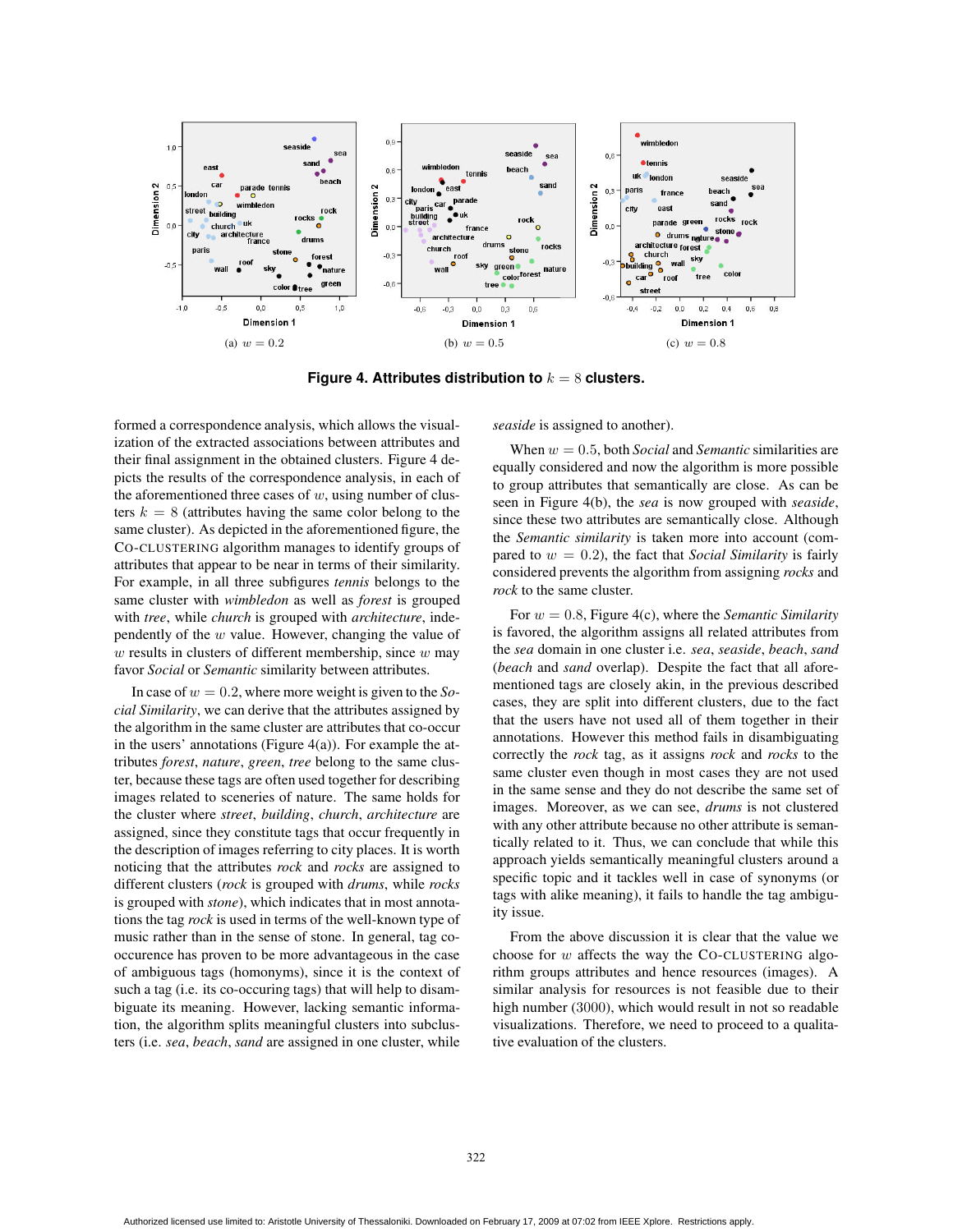# **4.2 Clustering Results Evaluation**

In this section, the overall evaluation of the obtained clusters is examined. First, precision and recall measures are used, to show us whether resources belonging to the same cluster are relative to each other in terms of their tags. Let  $R_{C_j}$  and  $AS_{C_j}$  denote the set of resources and the set of attributes that have been assigned to cluster  $C_j$ , respectively. Then, the precision and recall of the cluster  $C_j$  are defined as follows:

$$
Precision(C_j) = \frac{\sum_{i=1}^{|R_{C_j}|} r_i : r_i \cap AS_{C_j} \neq \emptyset, \forall r_i \in C_j}{|C_j|}
$$

$$
Recall(C_j) = \frac{\sum_{i=1}^{|R_{C_j}|} r_i : r_i \cap AS_{C_j} \neq \emptyset, \forall r_i \in C_j}{\sum_{i=1}^{|R|} r_i : r_i \cap AS_{C_j} \neq \emptyset, \forall r_x \in R}
$$

We experimented with the indicative values of  $k = 8$  and  $k = 10$ , while we set w to  $= 0.2, 0.5$  and 0.8, (as described in the previous section). The calculated precision and recall values for each of the obtained clusters are depicted in Table 2 and 3, respectively. The results presented in Table 2 are generally better than the ones in Table 3, showing that in most cases the extracted clusters are pure (high precision) but sometimes meaningful clusters are split (low recall). Moreover, as can been seen in both tables, the value of  $w$  affects the results. More specifically, we observe that, in most cases, for  $w = 0.5$  both precision and recall have their highest values, meaning that the incorporation of both kinds of knowledge is more advantageous towards relying solely on one of them. Thus, our method is expected to outperform existing approaches (quoted in Section I), since most of them are based on social similarity, which is equivalent to minimizing the affect of  $w$  in our case.

| W   | Cluster $(k = 8)$ |                    |      |      |                                                  |      |      |      |              |      |  |
|-----|-------------------|--------------------|------|------|--------------------------------------------------|------|------|------|--------------|------|--|
|     |                   |                    |      |      | 5                                                |      |      |      |              |      |  |
| 0.2 | 0.94              | 0.70               | 0.81 | 0.74 | 0.29                                             | 0.96 | 0.58 | 0.65 |              |      |  |
| 0.5 | 0.72              |                    | 0.94 | 0.51 | 0.95                                             | 0.78 | 0.61 | 0.75 |              |      |  |
| 0.8 |                   |                    |      |      | $0.86$ $0.65$ $0.31$ $0.91$ $0.86$ $0.49$ $0.63$ |      |      | 0.46 |              |      |  |
|     |                   | Cluster $(k = 10)$ |      |      |                                                  |      |      |      |              |      |  |
| W   |                   |                    |      |      |                                                  |      |      |      |              |      |  |
|     |                   | 2                  | 3    |      | 5                                                | 6    |      |      | 9            | 10   |  |
| 0.8 | 0.52              | 0.51               |      | 0.77 | 0.43                                             |      | 0.46 |      | $0.52\ 0.50$ | 0.71 |  |
| 0.5 | 0.95              | 0.46               | 0.70 | 0.44 | 0.61                                             | 0.47 | 0.77 | 0.89 | 0.93         | 0.43 |  |

**Table 2. Clusters' Precision.** 

The ideas of precision and recall are combined in F-Measure which is a broadly accepted and reliable index used in various clustering evaluation approaches [10]. Given the Precision and Recall definitions described in this section, the value of F-measure for a cluster  $C_j$  is defined as:

$$
F(C_j) = \frac{2 * Precision(C_j) * Recall(C_j)}{Precision(C_j) + Recall(C_j)}
$$

**Table 3. Clusters' Recall.** 

| W   | Cluster $(k = 8)$ |                    |  |  |                                                                |  |      |      |  |      |  |
|-----|-------------------|--------------------|--|--|----------------------------------------------------------------|--|------|------|--|------|--|
|     |                   |                    |  |  | 5                                                              |  |      |      |  |      |  |
| 0.2 | 0.87              |                    |  |  | $0.91$ $0.35$ $0.35$ $0.58$ $0.37$                             |  | 0.75 | 0.43 |  |      |  |
| 0.8 |                   |                    |  |  | $0.49$ 0.96 0.46 0.54 0.61 0.61 0.39                           |  |      | 0.50 |  |      |  |
| 0.8 |                   |                    |  |  | 0.87 0.43 0.31 0.56 0.38 0.57 0.70 0.47                        |  |      |      |  |      |  |
| W   |                   | Cluster $(k = 10)$ |  |  |                                                                |  |      |      |  |      |  |
|     |                   |                    |  |  | 5                                                              |  |      |      |  | 10   |  |
|     |                   |                    |  |  |                                                                |  |      |      |  |      |  |
| 0.2 |                   |                    |  |  | $0.39$ $0.61$ $0.88$ $0.58$ $0.40$ $0.51$ $0.37$ $0.62$ $0.19$ |  |      |      |  | 0.69 |  |
| 0.5 | 0.86              |                    |  |  | $0.50$ $0.43$ $0.75$ $0.34$ $0.40$ $0.60$ $0.57$ $0.33$        |  |      |      |  | 0.92 |  |

The values of F-measure fluctuate in the interval [0..1] with higher values indicating a better clustering. Figures 5(a) and 5(b) present F-measure value for each of the obtained clusters for  $k = 8$  and  $k = 10$ , respectively. The value of w was set to 0.2, 0.5 and 0.8. Moreover, indicative attributes of each cluster, that correspond to the extracted cluster's topic, are depicted above each bar. As can be seen, F-measure performance varies between clusters, depending on the topic of each one. We claim that this is analogous to the nature and the number of the attributes assigned to each cluster, as well as their ability to represent thoroughly the extracted topic. For example, in the tennis cluster, the contained attributes (i.e. *tennis*, *wimbledon*) were representative in the particular dataset, since they aggregated most of the relevant resources in the same cluster, in all tested cases. On the contrary, in the case of  $w = 0.8$ , we see that the grouping of the ambiguous attribute *rock* with *stones* causes irrelevant data sources (i.e. images depicting music themes with ones that show rocky landscapes) to be in the same cluster, thus, deteriorating the algorithm performance. We claim that a better attribute selection method would improve the overall algorithm performance and we plan to do this, as future work. Regarding the w values, the  $w = 0.5$  still yields better clusters, comparatively with the other two values.

#### **5 Conclusions**

This paper introduces a co-clustering approach for social data grouping that aims to improve the efficiency of tagging systems. The CO-CLUSTERING algorithm considers the semantic in addition to the social aspect of resources accompanying tags in a balanced way and yields clusters consisting of both resources and user annotation tags. The proposed approach has been evaluated under real workload and the results proved its efficiency in correlating relevant tags and resources, illustrating the dominant tags in each cluster and expressing users' point of view around the corresponding topic. Moreover, the consideration of the semantic aspect of user annotation tags enables the CO-CLUSTERING algorithm to handle the tag ambiguity issue. The proposed approach has a number of potential applications in retrieval